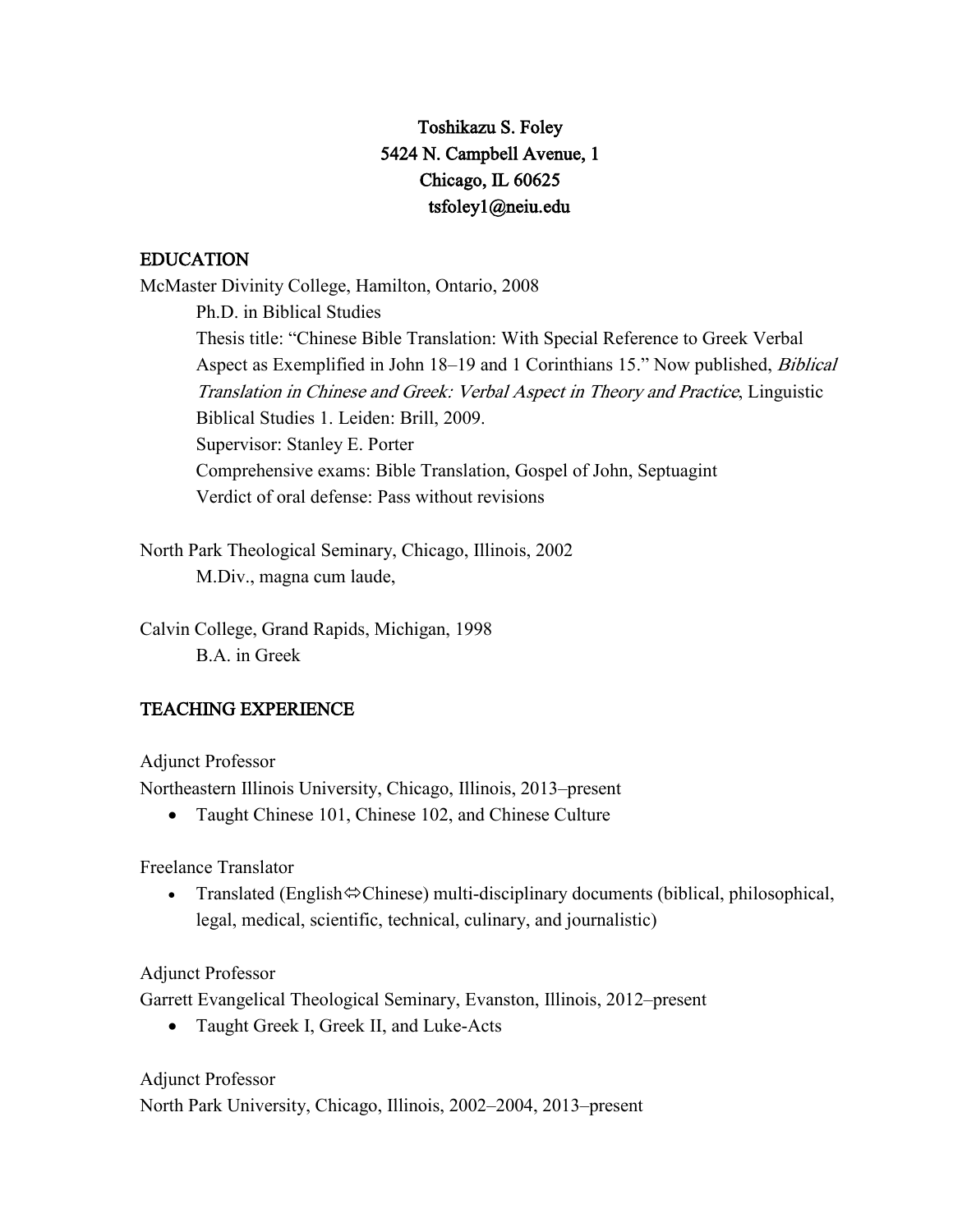• Taught World Religions, Introduction to the Bible, Gospel of John, Paul, and Mandarin Chinese, Chinese Culture

### Tutor

- Modern/classical Chinese, 1989–1991, 1998–2014
- Greek, 2002–2003, 2013

### Associate Adjunct Professor

Holy Light Theological Seminary, Kaohsiung, Taiwan, 2009–2012

- Taught courses in Biblical Studies: Gospel of Matthew, Gospel of Mark, Gospel of John, Four Gospels, Acts of the Apostles, Pauline Epistles, New Testament Epistles, Apocalyptic Literature, Intermediate Greek Grammar and Exegesis, New Testament Survey, and Introduction to the Bible
- Gave oral exams and interviewed prospective students
- Designed written exams for prospective students

### Adjunct Professor

China Evangelical Seminary, Taipei, Taiwan, 2011–2012

• Taught courses in Biblical Studies: Four Gospels

Teaching Assistant

North Park Theological Seminary, Chicago, Illinois, 1998–2002

Linda L. Belleville, 1998–2002

Robert L. Hubbard, Jr., 2001

Carol Norén, 2000

James K. Bruckner, 2000

- Proofread manuscripts for publication
- Graded exegetical papers
- Taught Greek at the graduate level
- Performed clerical duties for professors

# RESEARCH EXPERIENCE

Research and Writing Staff Member

Bible Society in Taiwan, 2008–2011

- Contributed to the Chinese Union Version Study Bible Project
- Utilized my expertise in applied linguistics, translation studies, and Chinese linguistics, specifically in discourse analysis, tense and verbal aspect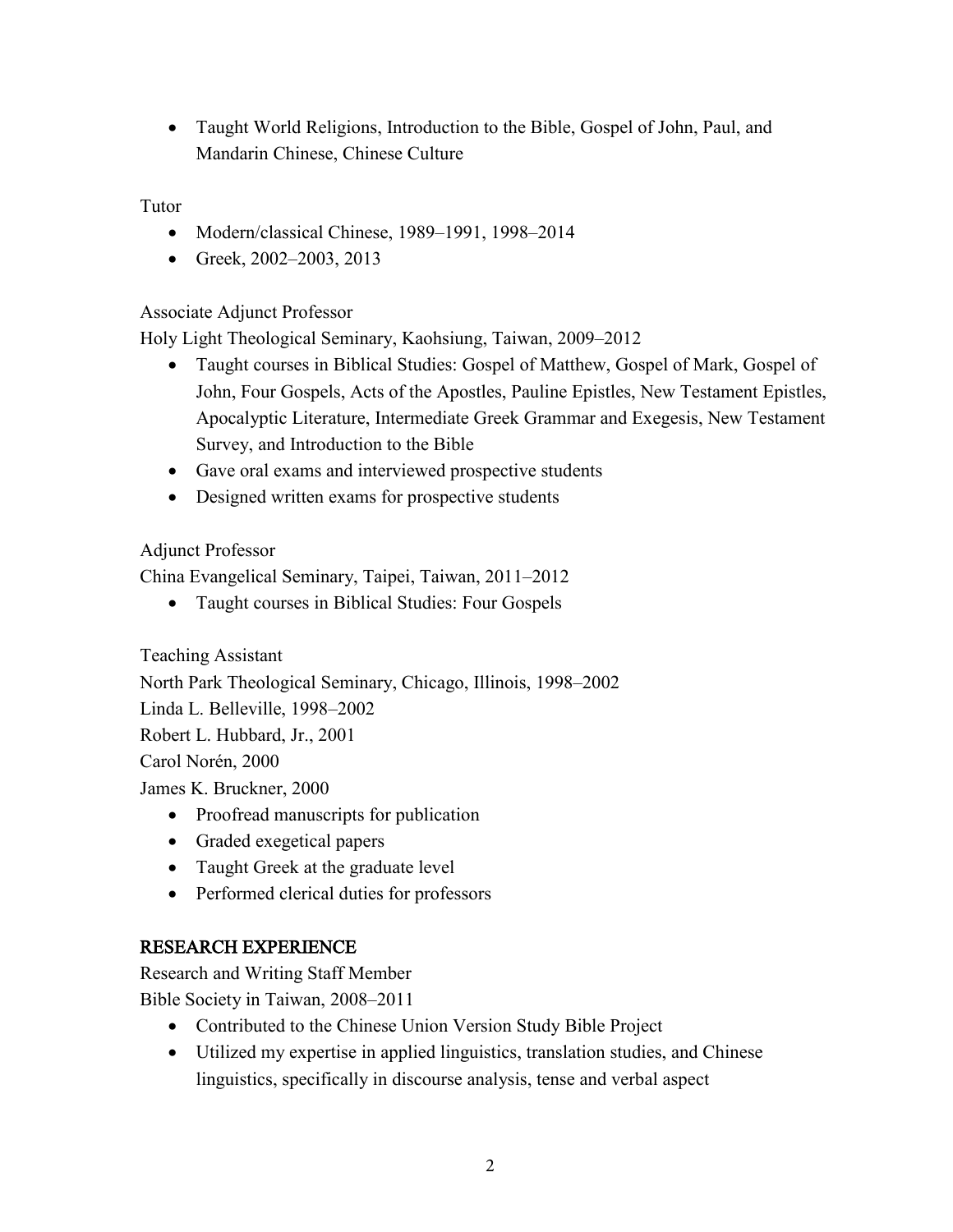### Research Assistant

McMaster Divinity College, Hamilton, Ontario, 2006–2007 Gordon Heath

- Gave a lecture on the history of the Chinese Bible
- Researched biographies in the Canadian Baptist Archives
- Researched stance of Christian churches on social and political issues

Research Assistant McMaster Divinity College, Hamilton, Ontario, 2004–2006 Stanley E. Porter

- Taught Greek at the graduate level
- Graded exegetical papers
- Proofread manuscripts for publication
- Edited textual critical notes in electronic format for the Codex Sinaiticus Project

### AREAS OF EXPERTISE

Mandarin Chinese, Chinese linguistics, Classical Chinese, verbal aspect in Greek and Mandarin Chinese, translation studies, translation of Mandarin Chinese into English, translation of English into Mandarin Chinese, and translation of Greek into Mandarin Chinese, Biblical studies, New Testament, Bible translation, classical and Hellenistic Greek linguistics, world religions, intercultural and interreligious communication

# LANGUAGES

Native proficiency - English, Mandarin Chinese, classical Chinese Advanced/Immediate level - Japanese, classical/Hellenistic Greek, German Research knowledge - Modern Greek, French, Russian, Latin, Coptic, Syriac, Hebrew

### PUBLICATIONS

"Four-Character Set Phrases: A Study of Their Use in the Catholic and Eastern Orthodox Versions of the Chinese New Testament." Hong Kong Journal of Catholic Studies 2 (2011): 45–97.

Biblical Translation in Chinese and Greek: Verbal Aspect in Theory and Practice, Linguistic Biblical Studies 1. Leiden: Brill, 2009.

"Ya ha si dao di shi youtai wang hai shi yi se lie wang = Is Ahaz king of Judah or Israel? (Chr 28:19)." Shengjing Jikan 27 (2008): 9–11.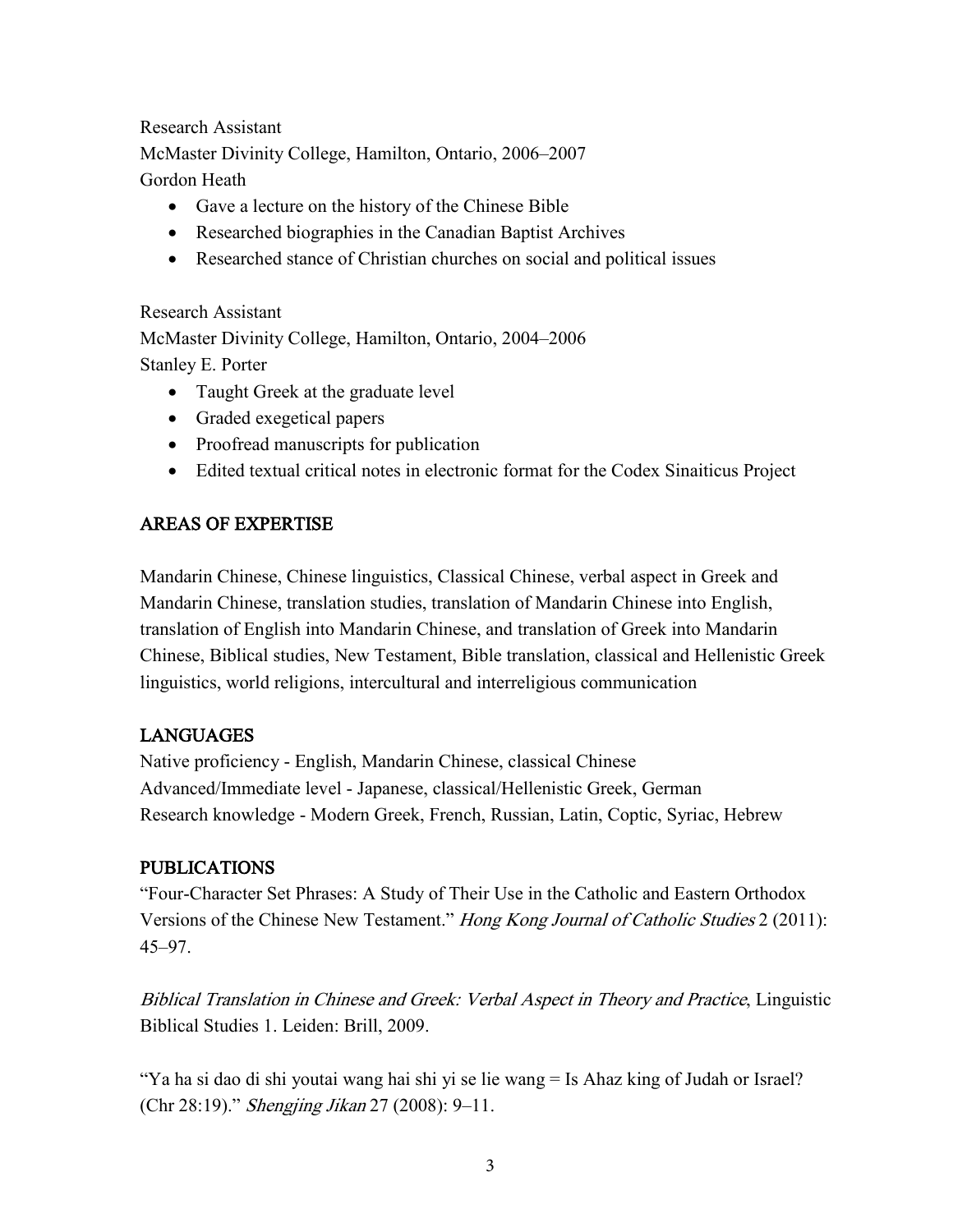"Ἐπιούσιος: A New Proposal for Its Significance in the Poetic Structure of the Lord's Prayer (Matt. 6:9b-13)." *Jian Dao* 30 (2008): 1-19.

"Translating Biblical Texts into Chinese: the Pioneer Venture of the Nestorian Missionaries." The Bible Translator 59, no. 3 (2008): 113–21.

"The Lives and Martyrdom of China Missionaries Esther V. Nordlund, Martha J. Anderson, and Alexis Berg." Covenant Quarterly 61, no.1 (Feb 2003): 13–35.

"What Does This Mean? (Acts 2:1–21)" in James W. Cox, ed., The Minister's Manual, 2003 Edition (Edison: John Wiley & Sons, 2002), 140–42.

Review of The Septuagint as Christian Scripture: Its Prehistory and the Problem of Its Canon, by Martin Hengel, Journal of Greco-Roman Christianity and Judaism 2 (2001–2005): R12–R16.

Note: Publications before 2008 appeared under the name "Liang Kazu Wu."

#### PRESENTED PAPERS

"Zen and Archery, and Iconic Symbols of Contemporary Japan," paper presented at the Collaboratory for Urban and Intercultural Learning, North Park University, Chicago, IL, April 25, 2013.

"Formosan Aborigines: A Historic Overview," paper presented to the Forum, LaSalle Street Church, Chicago, IL, January 13, 2013.

"Eugene Nida and the Chinese Bible: the Four-Character Set Phrase as an Ideal Candidate for Implementing the Theory of Functional Equivalence in Biblical Translation in Chinese," paper to be presented at the 2012 SBL Annual Meeting, Chicago, IL, November 17–20, 2012.

"The Stative Aspect and Its Discourse Function in Koine Greek," paper presented at the Biblical and Theological Seminar, China Evangelical Seminary, Taipei, Taiwan, November 21, 2011.

"Four-Character Set Phrases: A Study of Their Use in the Catholic and Eastern Orthodox Versions of the Chinese New Testament," paper presented at the roundtable conference,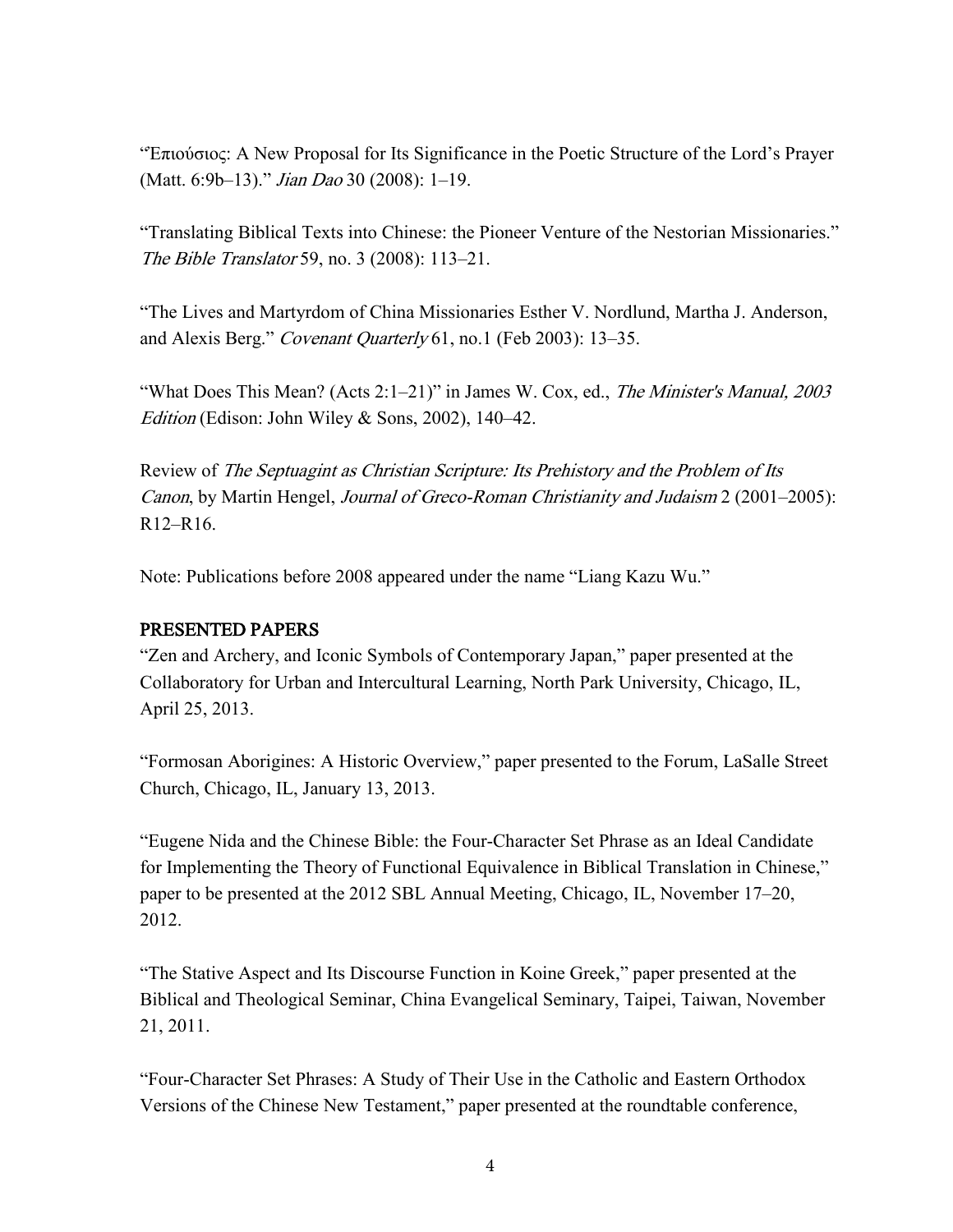"Biblical Translations in Chinese," Chinese University of Hong Kong, Hong Kong, May 20– 21, 2011.

"Translating Biblical Texts into Chinese: the Pioneer Venture of the Nestorian Missionaries," paper presented at the SBL/AAR Regional Conference, St. Paul, MN, April 14, 2007.

"Issues in Translating Biblical Texts into Chinese," paper presented at the Theological Research Seminar, McMaster Divinity College, Hamilton, ON, November 15, 2005.

"Ἐπιούσιος: A New Proposal for Its Significance in the Poetic Structure of the Lord's Prayer (Matt. 6:9b–13)," paper presented at the Theological Research Seminar, McMaster Divinity College, Hamilton, ON, March 22, 2005.

"Monotheism and Islam," paper presented at a religion class, Aletheia University, Tamsui, Taiwan, May 10, 2003.

#### PROFESSIONAL AFFILIATIONS

Society of Biblical Literature Institute for Biblical Research Chicago Society of Biblical Research

#### GRANTS AND AWARDS

Society of Biblical Literature Regional Conference Travel Grant, 2007 Doctoral Bursary, McMaster Divinity College, 2004–2008 Doris Brougham Scholarship, Overseas Radio and Television, 2004–2008 Mentorship Scholarship, Calvin College, 1997–1998

#### COMMUNITY AND PROFESSIONAL ACTIVITIES

Volunteer, LaSalle Street Church Adult Education Program, Chicago, Illinois, 2013 Volunteer, International Christian Fellowship, Moody Church, Chicago, Illinois, 2012 Essay contributor, East Gates International Ministries, www.eastgates.org, 2012–present Volunteer, LaSalle Street Church Senior Program, Chicago, Illinois, 2012 Reviewer, research proposal "The Old Testament in Chinese: Linguistic and Literary

Aspects" by Drs. Yariv-Laor Lihi and Irene Eber, submitted to the Israel Science Foundation (Research Grant Application No. 204/12), January 2012 Volunteer translator, Animals Asia Foundation, 2010–present Member, Chinese Bible (Chinese Living Bible) revision project, 2006–2010 Volunteer field guide, Zhishan Cultural and Ecological Garden, Taipei, Taiwan, 2009–2010